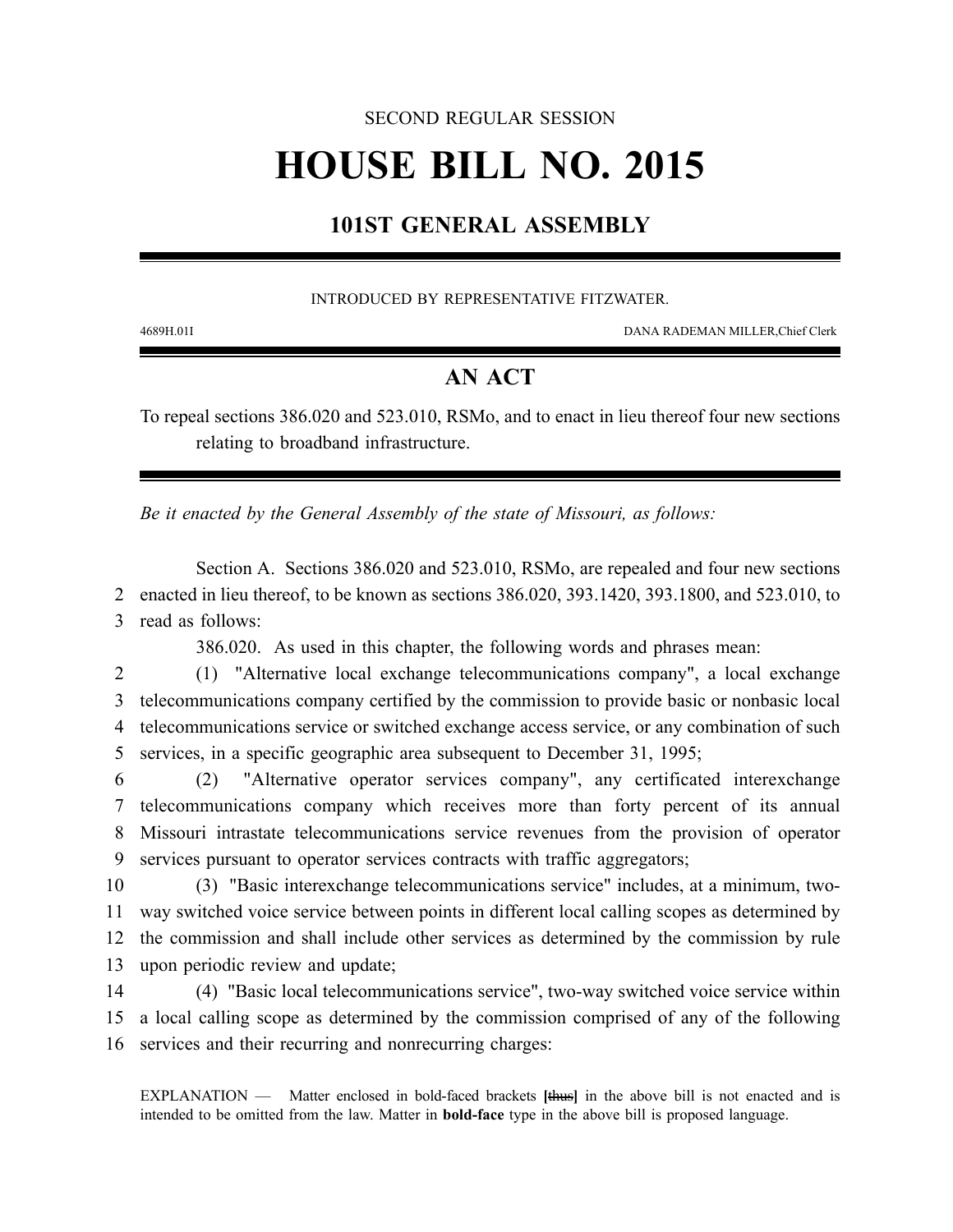(a) Multiparty, single line, including installation, touchtone dialing, and any applicable mileage or zone charges;

 (b) Assistance programs for installation of, or access to, basic local telecommunications services for qualifying economically disadvantaged or disabled customers or both, including, but not limited to, lifeline services and link-up Missouri services for low-income customers or dual-party relay service for the hearing impaired and speech impaired;

 (c) Access to local emergency services including, but not limited to, 911 service established by local authorities;

(d) Access to basic local operator services;

(e) Access to basic local directory assistance;

(f) Standard intercept service;

 (g) Equal access to interexchange carriers consistent with rules and regulations of the Federal Communications Commission;

(h) One standard white pages directory listing.

 Basic local telecommunications service does not include optional toll-free calling outside a local calling scope but within a community of interest, available for an additional monthly fee or the offering or provision of basic local telecommunications service at private shared-tenant service locations;

 (5) "Cable television service", the one-way transmission to subscribers of video programming or other programming service and the subscriber interaction, if any, which is required for the selection of such video programming or other programming service;

 (6) "Carrier of last resort", any telecommunications company which is obligated to offer basic local telecommunications service to all customers who request service in a geographic area defined by the commission and cannot abandon this obligation without approval from the commission;

(7) "Commission", the "Public Service Commission" hereby created;

(8) "Commissioner", one of the members of the commission;

 (9) "Competitive telecommunications company", a telecommunications company which has been classified as such by the commission pursuant to section 392.245 or 392.361;

 (10) "Competitive telecommunications service", a telecommunications service which has been classified as such by the commission pursuant to section 392.245 or to section 392.361, or which has become a competitive telecommunications service pursuant to section 392.370;

 (11) "Corporation" includes a corporation, company, association and joint stock association or company;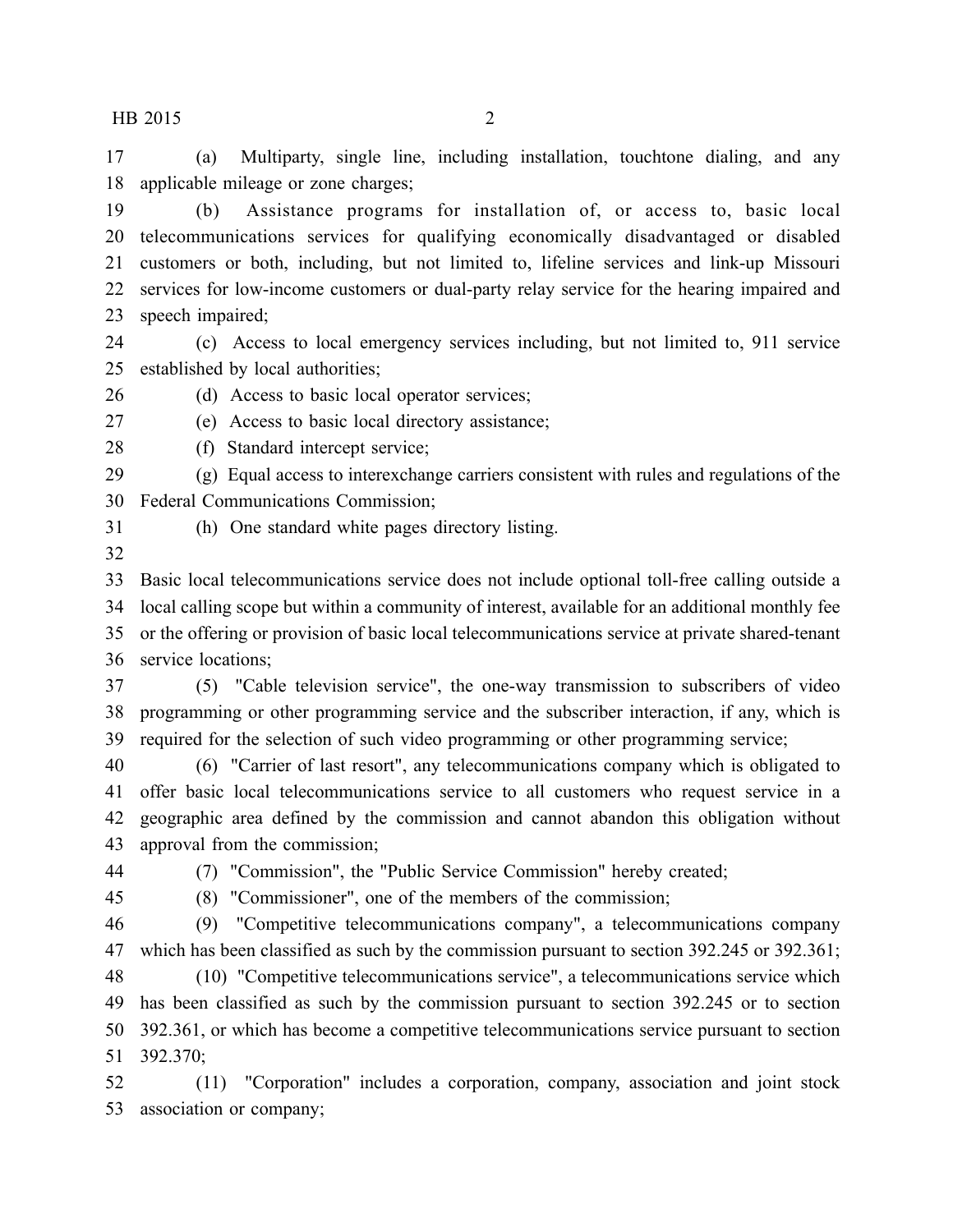(12) "Customer-owned pay telephone", a privately owned telecommunications device that is not owned, leased or otherwise controlled by a local exchange telecommunications company and which provides telecommunications services for a use fee to the general public;

(13) "Effective competition" shall be determined by the commission based on:

 (a) The extent to which services are available from alternative providers in the relevant market;

 (b) The extent to which the services of alternative providers are functionally equivalent or substitutable at comparable rates, terms and conditions;

 (c) The extent to which the purposes and policies of chapter 392, including the reasonableness of rates, as set out in section 392.185, are being advanced;

(d) Existing economic or regulatory barriers to entry; and

 (e) Any other factors deemed relevant by the commission and necessary to implement the purposes and policies of chapter 392;

 (14) "Electric plant" includes all real estate, fixtures and personal property operated, controlled, owned, used or to be used for**, [**or**]** in connection with**,** or to facilitate the generation, transmission, distribution, sale or furnishing of electricity for light, heat or power; and any conduits, ducts or other devices, materials, apparatus or property for containing, holding or carrying conductors used or to be used for the transmission of electricity for light, heat or power**; and broadband infrastructure operated, controlled, owned, used, or to be used for, in connection with, or to facilitate the generation, transmission, or distribution of electricity or broadband infrastructure services. For purposes of this subdivision, "broadband infrastructure" and "broadband infrastructure services" mean the same as in subsection 2 of section 393.1420**;

 (15) "Electrical corporation" includes every corporation, company, association, joint stock company or association, partnership and person, their lessees, trustees or receivers appointed by any court whatsoever, other than a railroad, light rail or street railroad corporation generating electricity solely for railroad, light rail or street railroad purposes or for the use of its tenants and not for sale to others, owning, operating, controlling or managing any electric plant except where electricity is generated or distributed by the producer solely on or through private property for railroad, light rail or street railroad purposes or for its own use or the use of its tenants and not for sale to others. The term "electrical corporation" shall not include:

(a) Municipally owned electric utilities operating under chapter 91;

(b) Rural electric cooperatives operating under chapter 394;

 (c) Persons or corporations not otherwise engaged in the production or sale of electricity at wholesale or retail that sell, lease, own, control, operate, or manage one or more electric vehicle charging stations;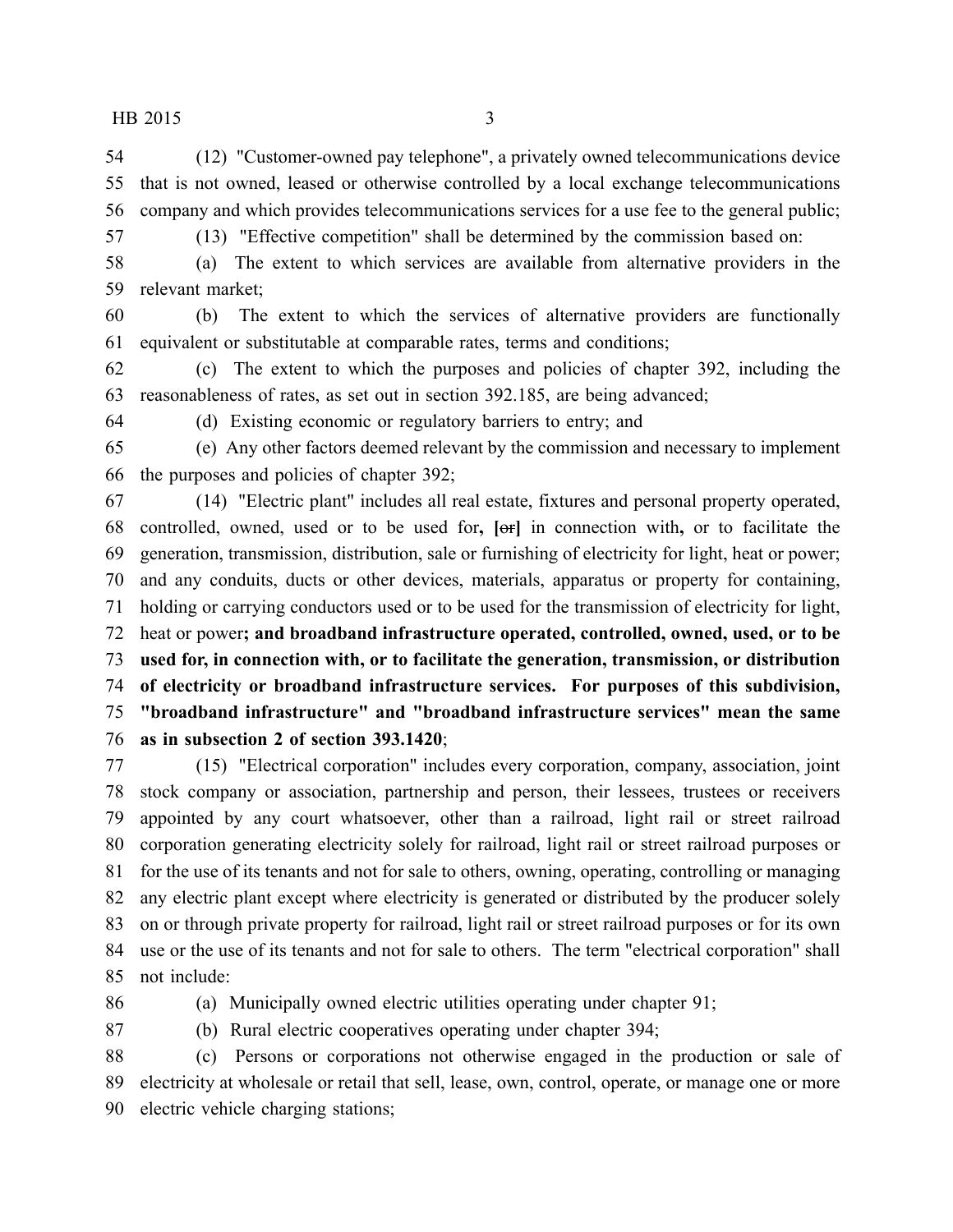**(d) Persons or corporations that are not engaged in the generation, transmission, or distribution of electricity at wholesale or retail but that operate or control some portion of an electrical corporation's broadband infrastructure in connection with broadband infrastructure services provided by the electrical corporation, as "broadband infrastructure" and "broadband infrastructure services" are defined in subsection 2 of section 393.1420;**

 (16) "Exchange", a geographical area for the administration of telecommunications services, established and described by the tariff of a telecommunications company providing basic local telecommunications service;

 (17) "Exchange access service", a service provided by a local exchange telecommunications company which enables a telecommunications company or other customer to enter and exit the local exchange telecommunications network in order to originate or terminate interexchange telecommunications service;

 (18) "Gas corporation" includes every corporation, company, association, joint stock company or association, partnership and person, their lessees, trustees or receivers appointed by any court whatsoever, owning, operating, controlling or managing any gas plant operating for public use under privilege, license or franchise now or hereafter granted by the state or any political subdivision, county or municipality thereof;

 (19) "Gas plant" includes all real estate, fixtures and personal property owned, operated, controlled, used or to be used for or in connection with or to facilitate the manufacture, distribution, sale or furnishing of gas, natural or manufactured, for light, heat or power;

 (20) "Heating company" includes every corporation, company, association, joint stock company or association, partnership and person, their lessees, trustees or receivers, appointed by any court whatsoever, owning, operating, managing or controlling any plant or property for manufacturing and distributing and selling, for distribution, or distributing hot or cold water, steam or currents of hot or cold air for motive power, heating, cooking, or for any public use or service, in any city, town or village in this state; provided, that no agency or authority created by or operated pursuant to an interstate compact established pursuant to section 70.370 shall be a heating company or subject to regulation by the commission;

 (21) "High-cost area", a geographic area, which shall follow exchange boundaries and be no smaller than an exchange nor larger than a local calling scope, where the cost of providing basic local telecommunications service as determined by the commission, giving due regard to recovery of an appropriate share of joint and common costs as well as those costs related to carrier of last resort obligations, exceeds the rate for basic local telecommunications service found reasonable by the commission;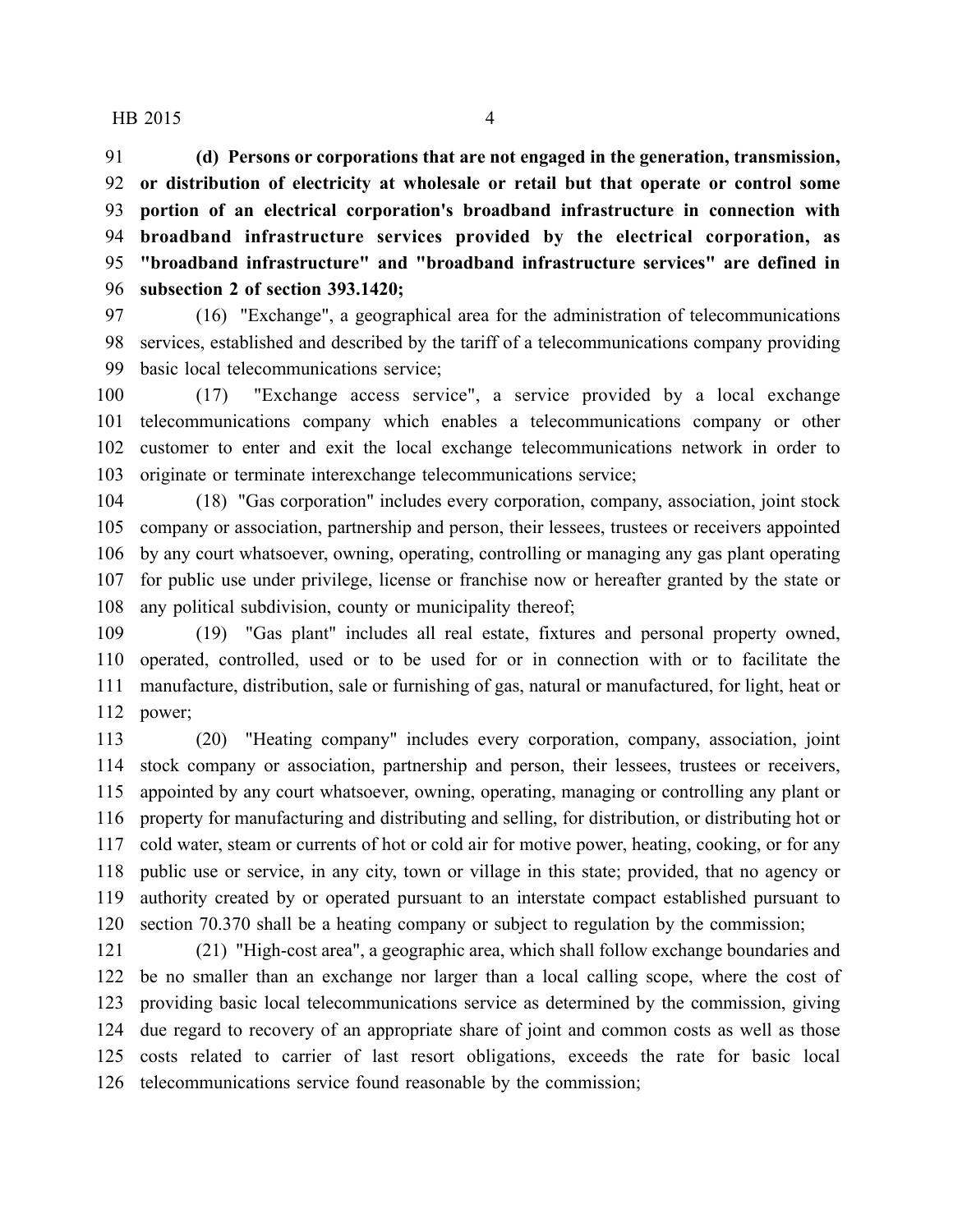(22) "Incumbent local exchange telecommunications company", a local exchange telecommunications company authorized to provide basic local telecommunications service in a specific geographic area as of December 31, 1995, or a successor in interest to such a company;

(23) "Interconnected voice over internet protocol service", service that:

(a) Enables real-time, two-way voice communications;

(b) Requires a broadband connection from the user's location;

(c) Requires internet protocol-compatible customer premises equipment; and

 (d) Permits users generally to receive calls that originate on the public switched telephone network and to terminate calls to the public switched telephone network;

 (24) "Interexchange telecommunications company", any company engaged in the provision of interexchange telecommunications service;

 (25) "Interexchange telecommunications service", telecommunications service between points in two or more exchanges;

 (26) "InterLATA", interexchange telecommunications service between points in different local access and transportation areas;

 (27) "IntraLATA", interexchange telecommunications service between points within the same local access and transportation area;

 (28) "Light rail" includes every rail transportation system in which one or more rail vehicles are propelled electrically by overhead catenary wire upon tracks located substantially within an urban area and are operated exclusively in the transportation of passengers and their baggage, and including all bridges, tunnels, equipment, switches, spurs, tracks, stations, used in connection with the operation of light rail;

(29) "Line" includes route;

 (30) "Local access and transportation area" or "LATA", contiguous geographic area approved by the U.S. District Court for the District of Columbia in United States v. Western Electric, Civil Action No. 82-0192 that defines the permissible areas of operations for the Bell Operating companies;

 (31) "Local exchange telecommunications company", any company engaged in the provision of local exchange telecommunications service. A local exchange telecommunications company shall be considered a "large local exchange telecommunications company" if it has at least one hundred thousand access lines in Missouri and a "small local exchange telecommunications company" if it has less than one hundred thousand access lines in Missouri;

 (32) "Local exchange telecommunications service", telecommunications service between points within an exchange;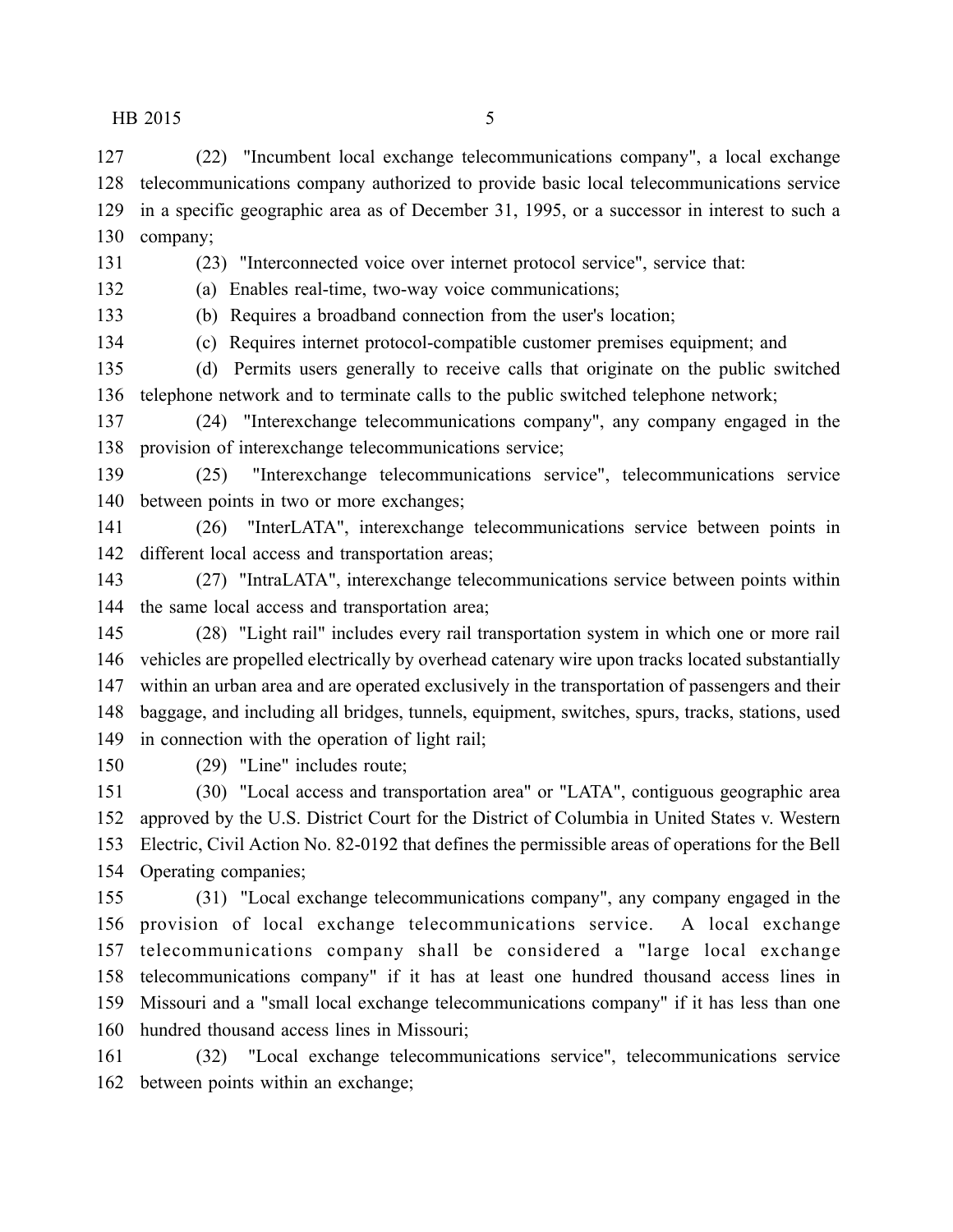(33) "Long-run incremental cost", the change in total costs of the company of producing an increment of output in the long run when the company uses least cost technology, and excluding any costs that, in the long run, are not brought into existence as a direct result of the increment of output. The relevant increment of output shall be the level of output necessary to satisfy total current demand levels for the service in question, or, for new services, demand levels that can be demonstrably anticipated;

(34) "Municipality" includes a city, village or town;

 (35) "Nonbasic telecommunications services" shall be all regulated telecommunications services other than basic local and exchange access telecommunications services, and shall include the services identified in paragraphs (d) and (e) of subdivision (4) of this section. Any retail telecommunications service offered for the first time after August 28, 1996, shall be classified as a nonbasic telecommunications service, including any new service which does not replace an existing service;

 (36) "Noncompetitive telecommunications company", a telecommunications company other than a competitive telecommunications company or a transitionally competitive telecommunications company;

 (37) "Noncompetitive telecommunications service", a telecommunications service other than a competitive or transitionally competitive telecommunications service;

 (38) "Operator services", operator-assisted interexchange telecommunications service by means of either human or automated call intervention and includes, but is not limited to, billing or completion of calling card, collect, person-to-person, station-to-station or third number billed calls;

 (39) "Operator services contract", any agreement between a traffic aggregator and a certificated interexchange telecommunications company to provide operator services at a traffic aggregator location;

(40) "Person" includes an individual, and a firm or copartnership;

 (41) "Private shared tenant services" includes the provision of telecommunications and information management services and equipment within a user group located in discrete private premises as authorized by the commission by a commercial-shared services provider or by a user association, through privately owned customer premises equipment and associated data processing and information management services and includes the provision of connections to the facilities of local exchange telecommunications companies and to interexchange telecommunications companies;

 (42) "Private telecommunications system", a telecommunications system controlled by a person or corporation for the sole and exclusive use of such person, corporation or legal or corporate affiliate thereof;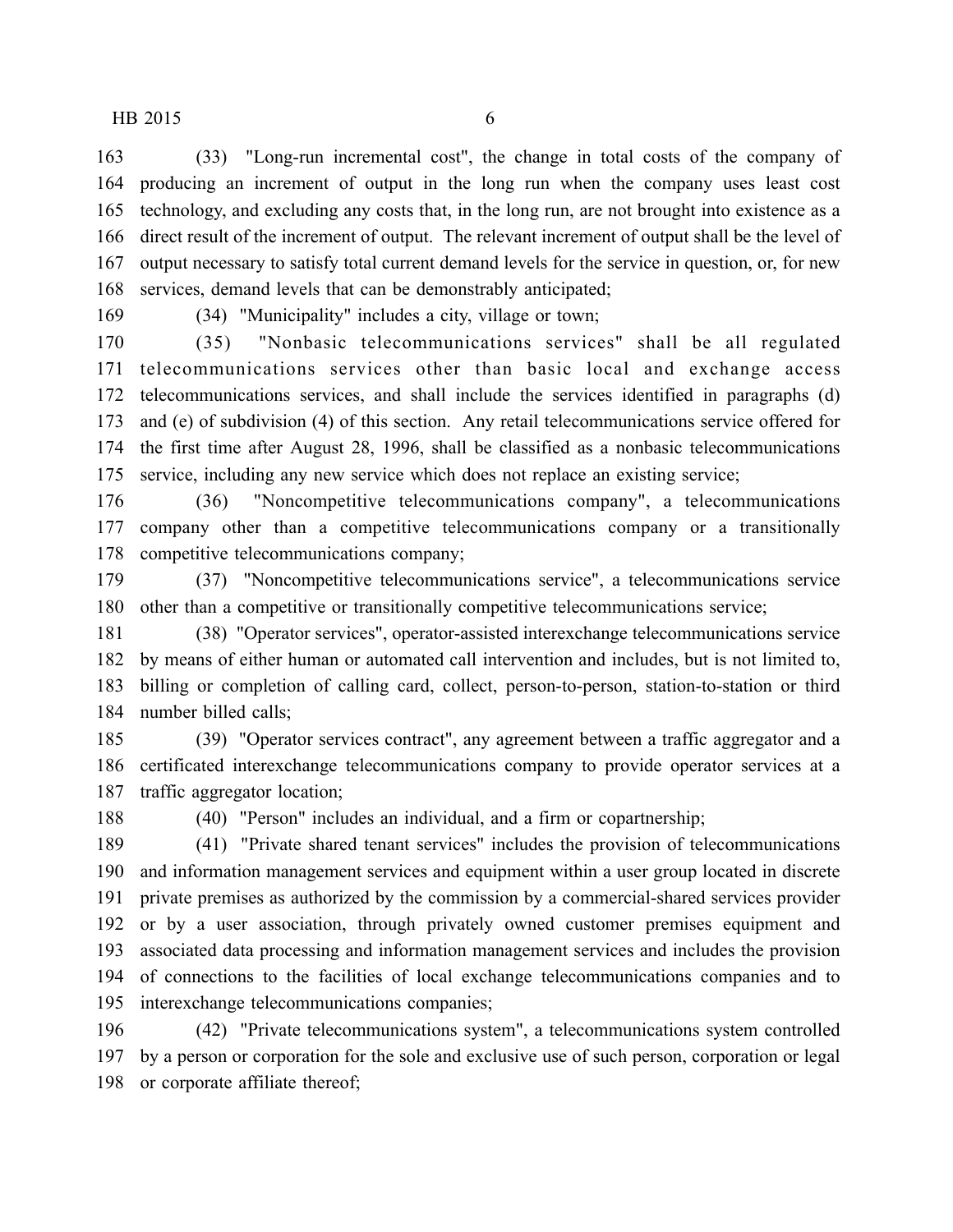(43) "Public utility" includes every pipeline corporation, gas corporation, electrical corporation, telecommunications company, water corporation, heating company or refrigerating corporation, and sewer corporation, as these terms are defined in this section, and each thereof is hereby declared to be a public utility and to be subject to the jurisdiction, control and regulation of the commission and to the provisions of this chapter;

 (44) "Railroad" includes every railroad and railway, other than street railroad or light rail, by whatsoever power operated for public use in the conveyance of persons or property for compensation, with all bridges, ferries, tunnels, equipment, switches, spurs, tracks, stations, real estate and terminal facilities of every kind used, operated, controlled or owned by or in connection with any such railroad;

 (45) "Railroad corporation" includes every corporation, company, association, joint stock company or association, partnership and person, their lessees, trustees or receivers appointed by any court whatsoever, owning, holding, operating, controlling or managing any railroad as defined in this section, or any cars or other equipment used thereon or in connection therewith;

 (46) "Rate", every individual or joint rate, fare, toll, charge, reconsigning charge, switching charge, rental or other compensation of any corporation, person or public utility, or any two or more such individual or joint rates, fares, tolls, charges, reconsigning charges, switching charges, rentals or other compensations of any corporation, person or public utility 218 or any schedule or tariff thereof;

 (47) "Resale of telecommunications service", the offering or providing of telecommunications service primarily through the use of services or facilities owned or provided by a separate telecommunications company, but does not include the offering or providing of private shared tenant services;

 (48) "Service" includes not only the use and accommodations afforded consumers or patrons, but also any product or commodity furnished by any corporation, person or public utility and the plant, equipment, apparatus, appliances, property and facilities employed by any corporation, person or public utility in performing any service or in furnishing any product or commodity and devoted to the public purposes of such corporation, person or public utility, and to the use and accommodation of consumers or patrons;

 (49) "Sewer corporation" includes every corporation, company, association, joint stock company or association, partnership or person, their lessees, trustees or receivers appointed by any court, owning, operating, controlling or managing any sewer system, plant or property, for the collection, carriage, treatment, or disposal of sewage anywhere within the state for gain, except that the term shall not include sewer systems with fewer than twenty-five outlets;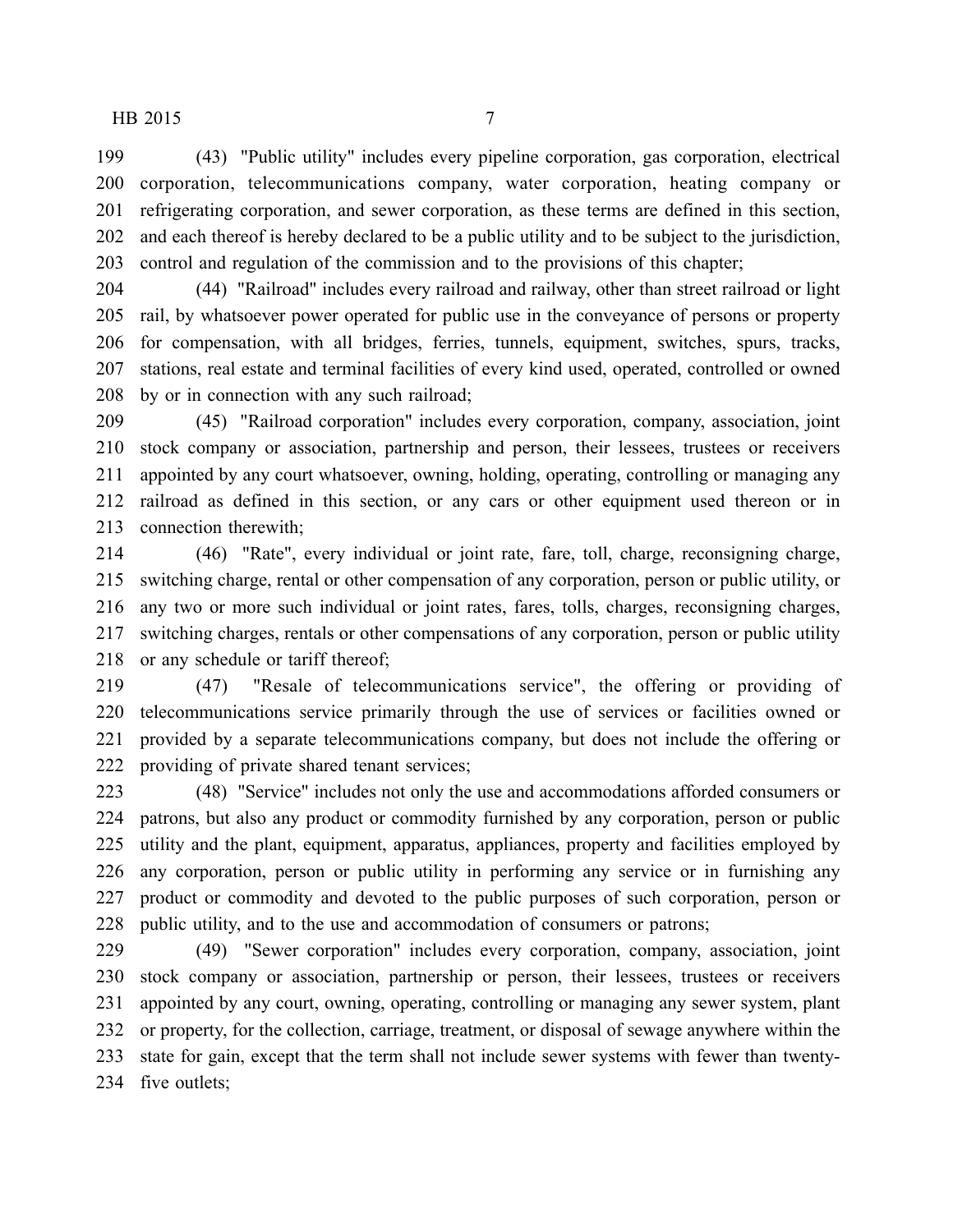(50) "Sewer system" includes all pipes, pumps, canals, lagoons, plants, structures and appliances, and all other real estate, fixtures and personal property, owned, operated, controlled or managed in connection with or to facilitate the collection, carriage, treatment and disposal of sewage for municipal, domestic or other beneficial or necessary purpose;

 (51) "Street railroad" includes every railroad by whatsoever type of power operated, and all extensions and branches thereof and supplementary facilities thereto by whatsoever type of vehicle operated, for public use in the conveyance of persons or property for compensation, mainly providing local transportation service upon the streets, highways and public places in a municipality, or in and adjacent to a municipality, and including all cars, buses and other rolling stock, equipment, switches, spurs, tracks, poles, wires, conduits, cables, subways, tunnels, stations, terminals and real estate of every kind used, operated or owned in connection therewith but this term shall not include light rail as defined in this section; and the term "street railroad" when used in this chapter shall also include all motor bus and trolley bus lines and routes and similar local transportation facilities, and the rolling stock and other equipment thereof and the appurtenances thereto, when operated as a part of a street railroad or trolley bus local transportation system, or in conjunction therewith or supplementary thereto, but such term shall not include a railroad constituting or used as part of a trunk line railroad system and any street railroad as defined above which shall be converted wholly to motor bus operation shall nevertheless continue to be included within the term street railroad as used herein;

 (52) "Telecommunications company" includes telephone corporations as that term is used in the statutes of this state and every corporation, company, association, joint stock company or association, partnership and person, their lessees, trustees or receivers appointed by any court whatsoever, owning, operating, controlling or managing any facilities used to provide telecommunications service for hire, sale or resale within this state**. The term "telecommunications company" shall not include electrical corporations that utilize broadband infrastructure to provide broadband infrastructure services, as "broadband infrastructure" and "broadband infrastructure services" are defined in subsection 2 of section 393.1420**;

 (53) "Telecommunications facilities" includes lines, conduits, ducts, poles, wires, cables, crossarms, receivers, transmitters, instruments, machines, appliances and all devices, real estate, easements, apparatus, property and routes used, operated, controlled or owned by any telecommunications company to facilitate the provision of telecommunications service; (54) "Telecommunications service", the transmission of information by wire, radio, optical cable, electronic impulses, or other similar means. As used in this definition, "information" means knowledge or intelligence represented by any form of writing, signs,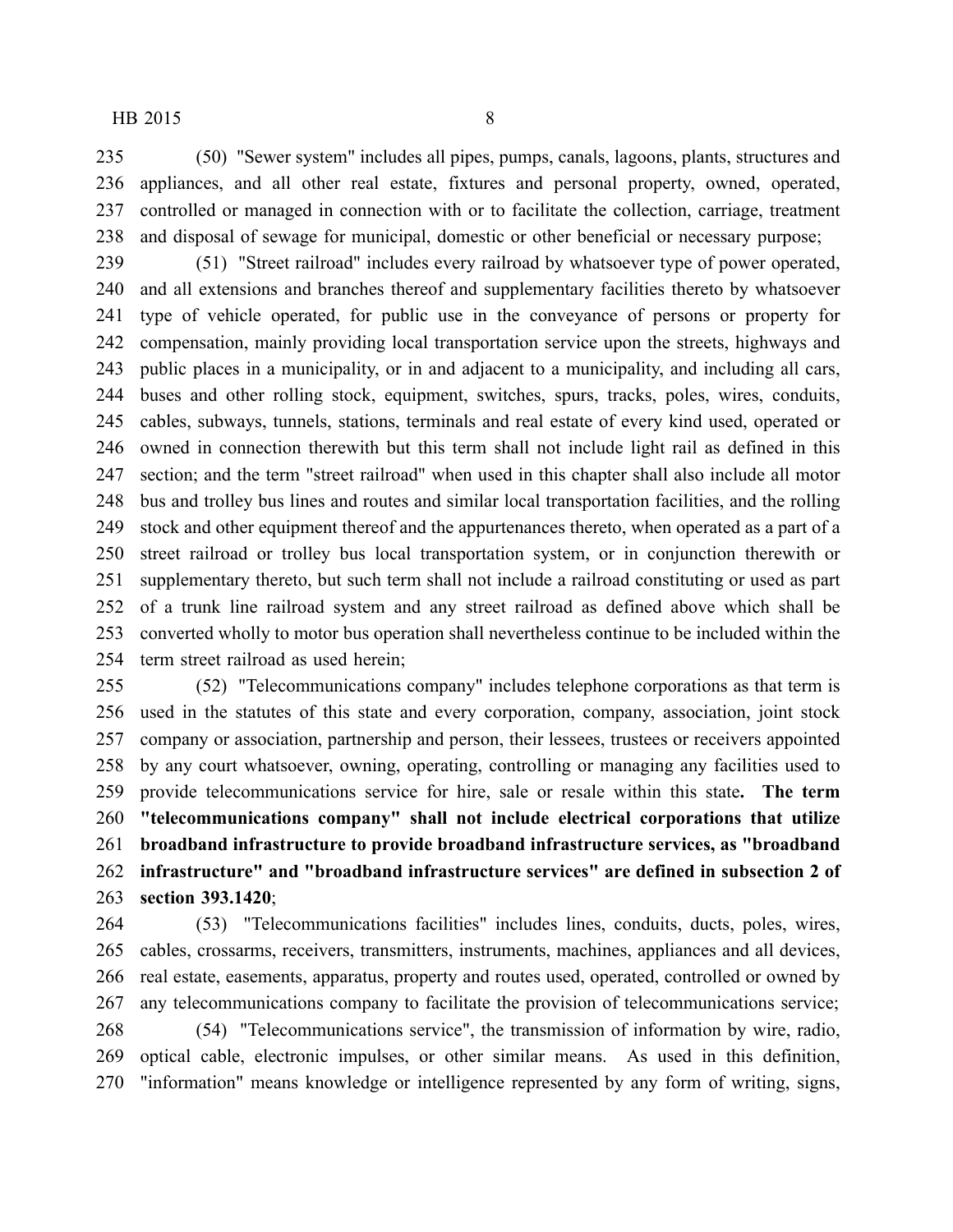signals, pictures, sounds, or any other symbols. Telecommunications service does not include:

 (a) The rent, sale, lease, or exchange for other value received of customer premises equipment except for customer premises equipment owned by a telephone company certificated or otherwise authorized to provide telephone service prior to September 28, 1987, and provided under tariff or in inventory on January 1, 1983, which must be detariffed no later than December 31, 1987, and thereafter the provision of which shall not be a telecommunications service, and except for customer premises equipment owned or provided by a telecommunications company and used for answering 911 or emergency calls;

(b) Answering services and paging services;

 (c) The offering of radio communication services and facilities when such services and facilities are provided under a license granted by the Federal Communications Commission under the commercial mobile radio services rules and regulations;

 (d) Services provided by a hospital, hotel, motel, or other similar business whose principal service is the provision of temporary lodging through the owning or operating of message switching or billing equipment solely for the purpose of providing at a charge telecommunications services to its temporary patients or guests;

(e) Services provided by a private telecommunications system;

(f) Cable television service;

(g) The installation and maintenance of inside wire within a customer's premises;

(h) Electronic publishing services;

 (i) Services provided pursuant to a broadcast radio or television license issued by the Federal Communications Commission; or

(j) Interconnected voice over internet protocol service;

 (55) "Telephone cooperative", every corporation defined as a telecommunications company in this section, in which at least ninety percent of those persons and corporations subscribing to receive local telecommunications service from the corporation own at least ninety percent of the corporation's outstanding and issued capital stock and in which no subscriber owns more than two shares of the corporation's outstanding and issued capital stock;

 (56) "Traffic aggregator", any person, firm, partnership or corporation which furnishes a telephone for use by the public and includes, but is not limited to, telephones located in rooms, offices and similar locations in hotels, motels, hospitals, colleges, universities, airports and public or customer-owned pay telephone locations, whether or not coin operated;

 (57) "Transitionally competitive telecommunications company", an interexchange telecommunications company which provides any noncompetitive or transitionally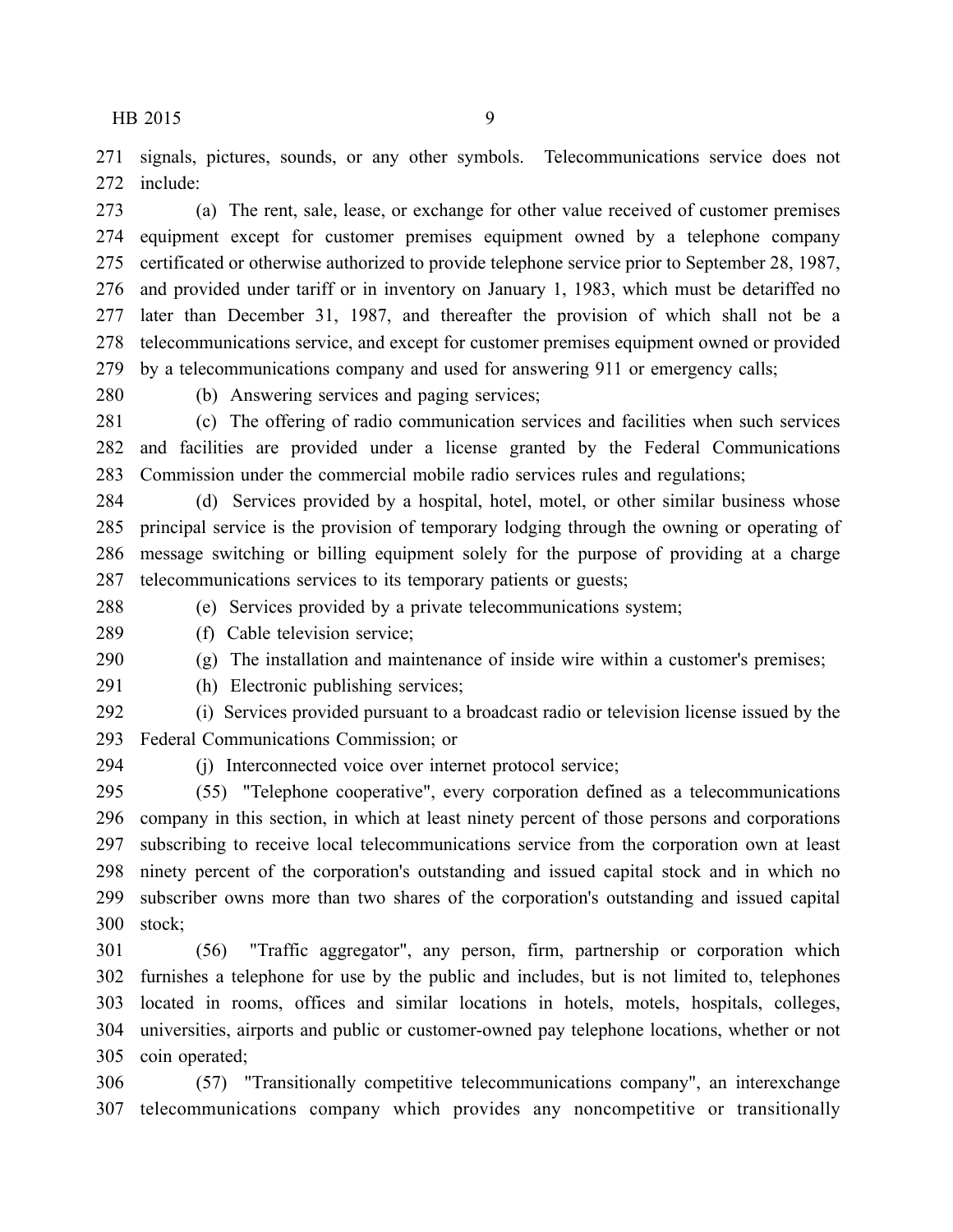competitive telecommunications service, except for an interexchange telecommunications company which provides only noncompetitive telecommunications service;

 (58) "Transitionally competitive telecommunications service", a telecommunications service offered by a noncompetitive or transitionally competitive telecommunications company and classified as transitionally competitive by the commission pursuant to section 392.361 or 392.370;

 (59) "Water corporation" includes every corporation, company, association, joint stock company or association, partnership and person, their lessees, trustees, or receivers appointed by any court whatsoever, owning, operating, controlling or managing any plant or property, dam or water supply, canal, or power station, distributing or selling for distribution, or selling or supplying for gain any water;

 (60) "Water system" includes all reservoirs, tunnels, shafts, dams, dikes, headgates, pipes, flumes, canals, structures and appliances, and all other real estate, fixtures and personal property, owned, operated, controlled or managed in connection with or to facilitate the diversion, development, storage, supply, distribution, sale, furnishing or carriage of water for municipal, domestic or other beneficial use.

**393.1420. 1. This section shall be known and may be cited as the "Electrical Corporation Broadband Authorization Act".**

**2. As used in this section, the following terms shall mean:**

 **(1) "Broadband infrastructure", any and all component parts of an electrical corporation's infrastructure that may be used to provide broadband infrastructure services, whether now existing or that may be developed in the future, and including, but not limited to, wires, copper cables, fiber optic cables, conduits, ducts, poles, antennas, transmitters, receivers, amplifiers, switches, multiplexers, routers, servers, and all appurtenances thereto;**

**(2) "Broadband infrastructure services":**

**(a) The provision of access to dark fiber within fiber optic cables:**

 **a. To an end-use customer for the end-use customer's private telecommunications system, provided that such access shall be provided at the electrical corporation's premises and such end-use customer shall bear all costs and responsibility for developing an interconnection from such end-use customer's premises to the dark fiber at the electrical corporation's premises; or**

**b. To a third party that does not use the fiber as an end-use customer; or**

 **(b) The provision of connectivity, via lit fiber or other components of the broadband infrastructure, whether to a data or information transmission medium, or to a technology, and in either case for purposes of accessing the internet or providing other capabilities including, but not limited to, information sharing, information storage,**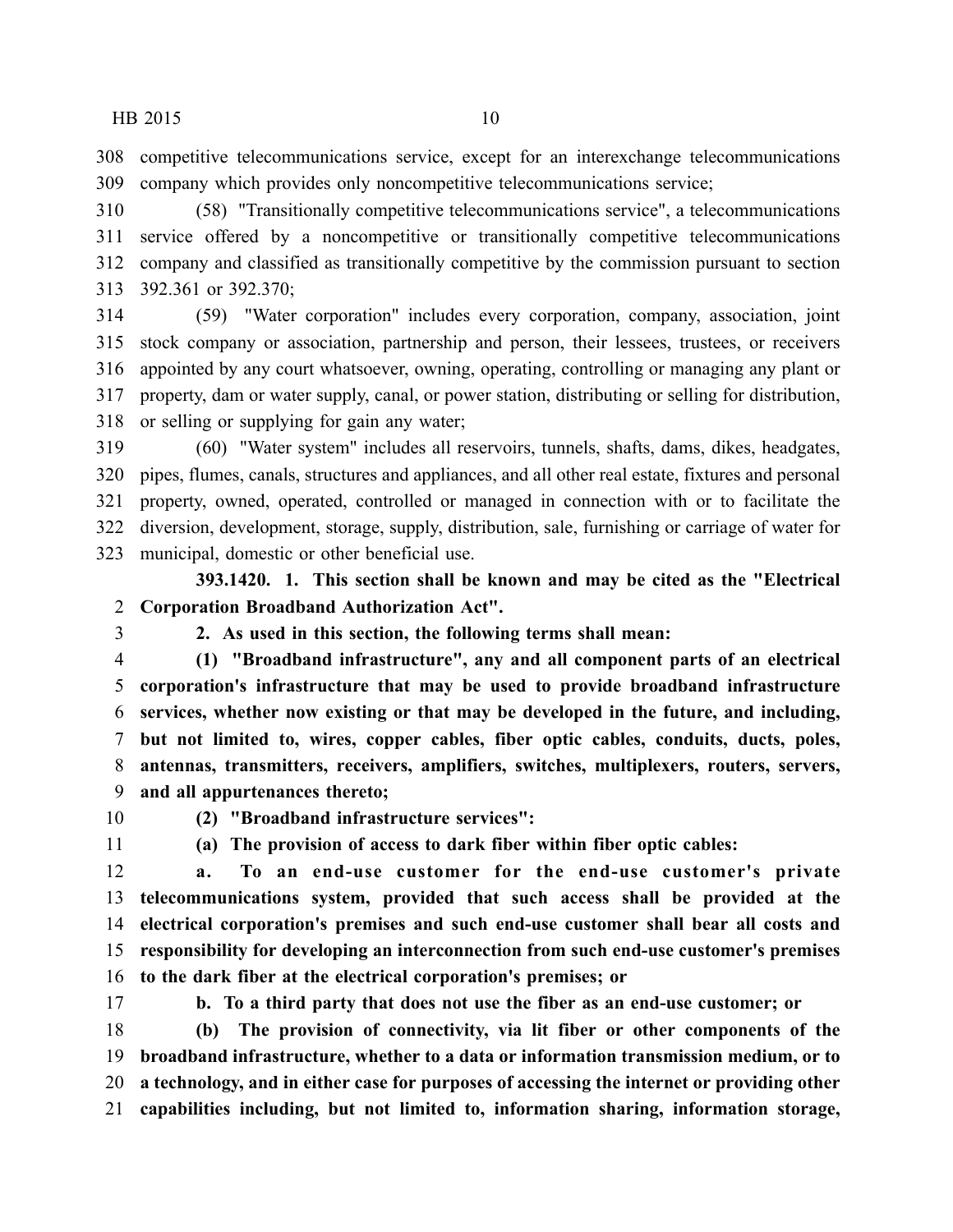**information content, or protocol conversion, provided, however, that the provision of**

 **such connectivity shall only be made to a third party for resale and shall not be made to an end-use customer of such connectivity;**

**(3) "Commission", the public service commission;**

**(4) "Electrical corporation", the same as defined in section 386.020.**

 **3. (1) To the extent not otherwise authorized by law, and in addition to all other purposes for which electrical corporations may be formed under the laws of this state and all other powers and authority currently granted to electrical corporations under the laws of this state, an electrical corporation shall be authorized to do any or all of the following:**

 **(a) Own, construct, install, maintain, repair, and replace broadband infrastructure;**

 **(b) Operate the electrical corporation's broadband infrastructure for or in connection with the electrical corporation's provision of electric service;**

 **(c) Provide broadband infrastructure services using the electrical corporation's broadband infrastructure; and**

 **(d) Subject to the provisions of section 416.031, enter into contracts, leases, licenses, or other agreements concerning the provision of broadband infrastructure services on any terms and conditions, including rates and charges, as the electrical corporation in its sole discretion shall determine and, notwithstanding the provisions of section 393.190 or any other law to the contrary, without securing any authorization, permission, or approval from the commission.**

 **(2) An electrical corporation shall not require any of its electric service customers to purchase broadband infrastructure services provided via the electrical corporation's broadband infrastructure as a condition of receiving or continuing to receive electric service from the electrical corporation.**

 **(3) An electrical corporation shall not disconnect any customer from receiving electric service due to the customer's failure to pay for broadband infrastructure services provided via the electrical corporation's broadband infrastructure.**

 **(4) An electrical corporation shall require contributions in aid of construction from any customer or third party to whom it provides broadband infrastructure services, in the amount of the cost of any item of broadband infrastructure installed by the electrical corporation to provide broadband infrastructure services solely to such customer or third party.**

 **4. (1) As used in this subsection, "broadband infrastructure services revenue" shall mean revenue received by an electrical corporation for the provision of broadband infrastructure services.**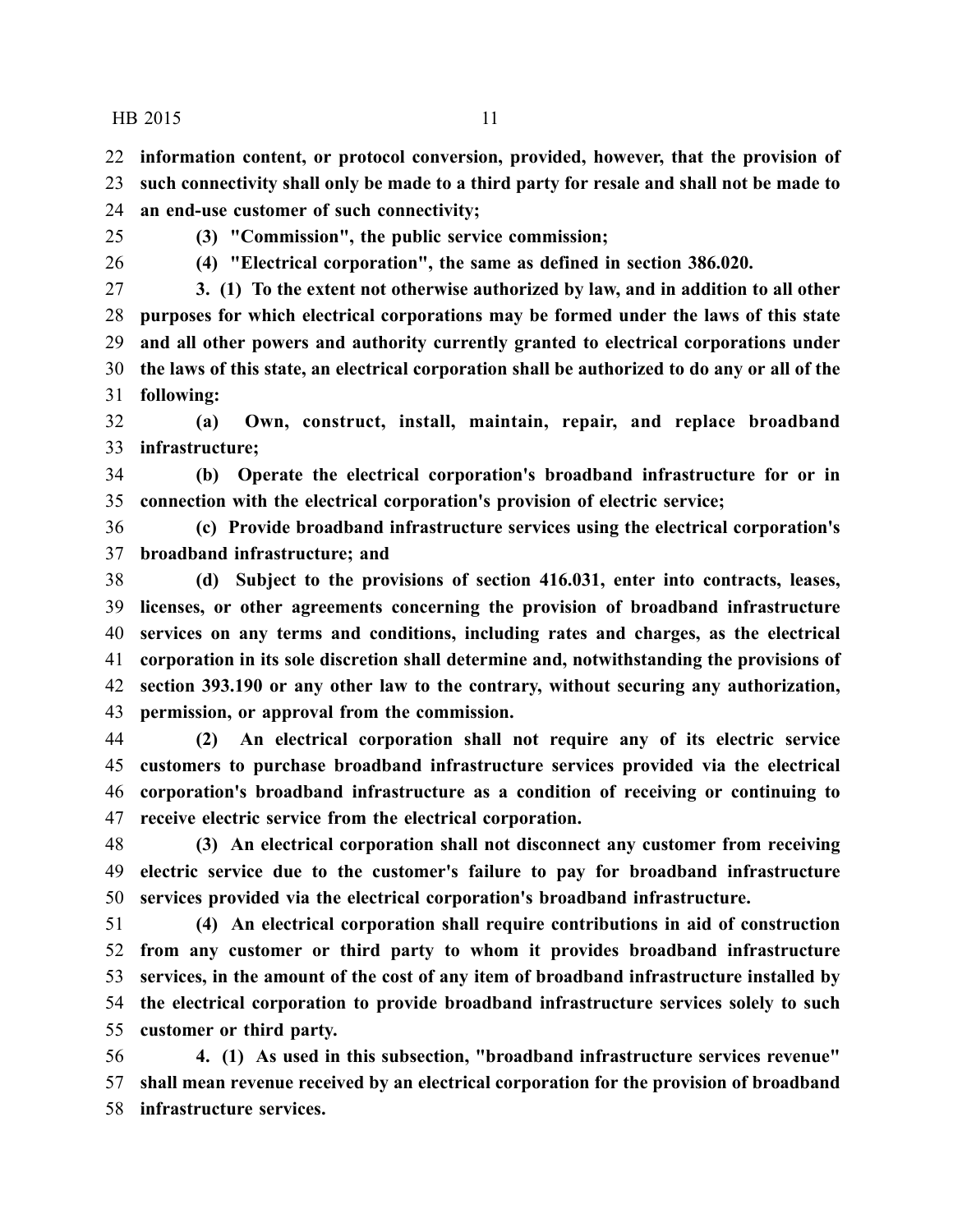**(2) When determining the revenue requirement used to set the electrical corporation's base rates in the electrical corporation's general rate proceedings, the following shall be included:**

 **(a) The electrical corporation's test year broadband infrastructure services revenues, as updated, trued-up, or normalized, if applicable;**

 **(b) The electrical corporation's prudently-incurred test year operations and maintenance expenditures associated with generating the revenues in paragraph (a) of this subdivision, as updated, trued-up, or normalized, if applicable; and**

 **(c) The electrical corporation's prudently-incurred investment in broadband infrastructure as of the date the electrical corporation's other rate base additions are accounted for.**

 **The commission shall determine the prudence of the revenues, expenditures, and investments covered by paragraphs (a) to (c) of this subdivision consistent with existing law respecting the burdens of production and persuasion in general rate proceedings applicable to utility expenditures and investments.**

 **(3) Any ordinance adopted under section 71.520 or assent granted under section 229.100 shall also grant the electrical corporation the right to construct, install, maintain, repair, and replace broadband infrastructure and the right to provide broadband infrastructure services via the electrical corporation's broadband infrastructure on and subject to the terms and conditions of such ordinance or assent.**

 **5. Notwithstanding any provision of chapters 386 or 393 to the contrary, and consistent with the authority and discretion granted to electrical corporations in paragraph (d) of subdivision (1) of subsection 3 of this section, the commission shall not have jurisdiction over the terms, conditions, charges, contracts, leases, licenses, or other agreements of an electrical corporation for the electrical corporation's provision of broadband infrastructure services.**

**393.1800. 1. This section applies to any inverse condemnation or trespass cause of action, whether common law or statutory, brought against an electrical corporation, against a rural electric cooperative operating under chapter 394, or against a municipally owned or operated electric utility operating under chapter 91, where:**

**(1) The defendant has an easement in real property;**

**(2) The defendant uses the real property;**

 **(3) The plaintiff alleges that the manner or extent of use by the defendant or the defendant's assignees is an expanded use that increases the burden of the defendant's easement, or that the use exceeds the scope of the defendant's easement rights;**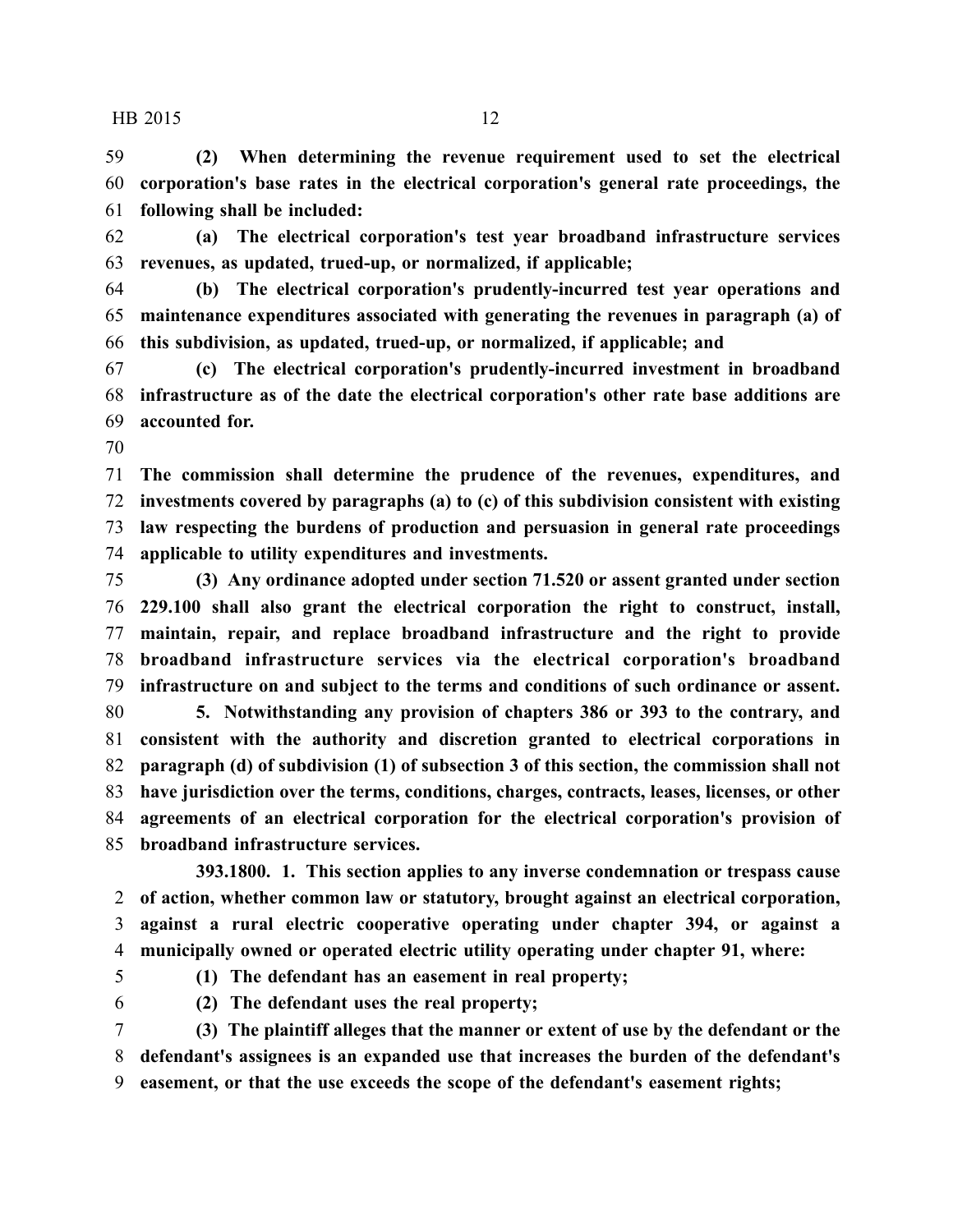**(4) The use complained of involves the use of an electric plant for broadband infrastructure services, or the use of electric transmission lines or systems in providing access to broadband services; and**

**(5) The cause of action accrues after August 28, 2021.**

 **2. Any cause of action for inverse condemnation described in subsection 1 of this section shall be commenced within two years after the cause of action shall have accrued and in default thereof be barred, and to the extent that any general statute of limitations including, but not limited to, sections 516.010, 516.110, and 516.120; any special statute of limitations; or the common law of this state would extend the two-year period for commencing a cause of action for inverse condemnation described in subsection 1 of this section, the common law and any such statutes of limitation are hereby superseded and displaced.**

 **3. Any cause of action for trespass described in subsection 1 of this section shall be commenced within two years after the cause of action shall have accrued and in default thereof be barred, and to the extent any general statute of limitations including, but not limited to, sections 516.010, 516.110, and 516.120; any special statute of limitations; or the common law of this state would extend the two-year period for commencing a cause of action for trespass described in subsection 1 of this section, the common law and any such statutes of limitation are hereby superseded and displaced.**

 **4. In a cause of action for inverse condemnation described in subsection 1 of this section, if the plaintiff prevails, the damage or taking shall be deemed permanent, the injury to the plaintiff shall not be deemed to continue to accumulate or to accrue, and the damages, past, present, and future, resulting therefrom, which shall always be greater than zero, shall be fixed and determined as of the date the expanded use that increased the burden of the defendant's easement or use that exceeded the scope of the defendant's easement rights, initially occurred.**

 **5. In a cause of action for trespass described in subsection 1 of this section, a defendant shall be entitled to a determination by the court as to whether the use by the defendant or its assignees, alleged by the plaintiff to be an expanded use that increases the burden of the defendant's easement, or to exceed the scope of the defendant's easement rights, is a public use; and:**

 **(1) If the court finds that such use is a public use, and if the plaintiff prevails on the claim for trespass:**

**(a) The plaintiff shall not be granted an order of ejectment;**

**(b) The plaintiff shall not be granted any equitable remedies; and**

 **(c) The trespass shall be deemed permanent, the injury to the plaintiff shall not be deemed to continue to accumulate or accrue, and the damages, past, present, and**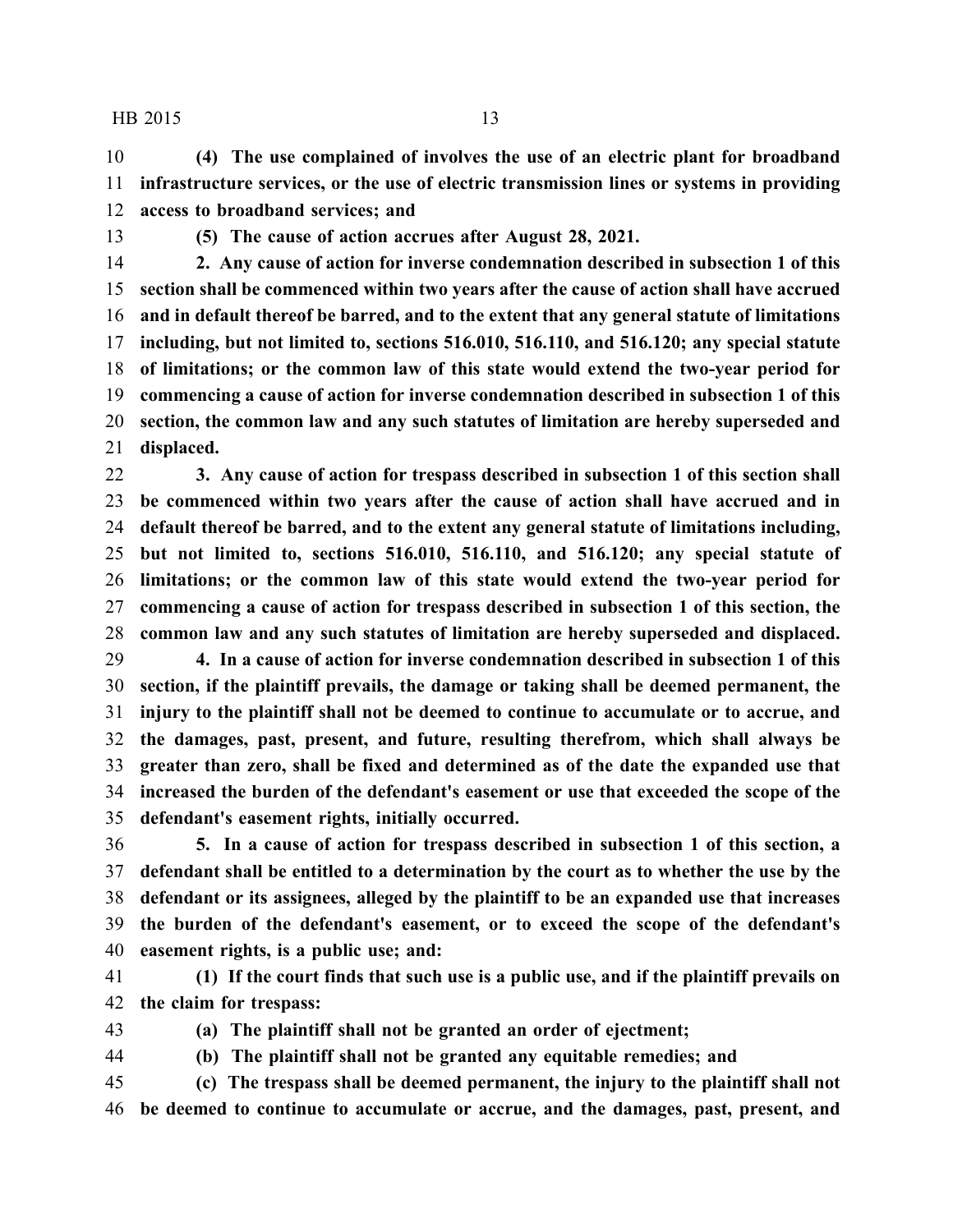**future, resulting therefrom, which shall always be greater than zero, and which may include damages for physical damage to the property caused by the defendant's wrongful use prior to suit, shall be fixed and determined as of the date the expanded use that increased the burden of the defendant's easement rights or use that exceeded the scope of the defendant's easement rights, initially occurred; or**

 **(2) If the court finds such a use is not a public use, and if the plaintiff prevails on the claim of trespass, nothing shall prevent a determination of whether such use is permanent or temporary or prevent the plaintiff from pursuing remedies or relief not available under the provisions of subdivision (1) of this subsection.**

 **6. If a plaintiff prevails in a cause of action described in subsection 1 of this section, the finder of fact shall make a determination as to whether the expanded use that increased the burden of the defendant's easement or the use that exceeded the scope of the defendant's easement rights did or did not occur outside of the footprint of the defendant's easement. If the finder of fact finds such wrongful use did not occur outside the footprint of the defendant's easement:**

 **(1) The plaintiff shall not be entitled to, nor may the plaintiff be awarded, any punitive damages;**

 **(2) The plaintiff shall not be entitled to, nor may the plaintiff be awarded, attorneys' fees, costs, or expenses, except as provided in subdivision (5) of this subsection;**

 **(3) The court may treble the damages awarded, if any, by the finder of fact for physical damage to the property caused by the defendant's wrongful use prior to suit; (4) Should the plaintiff prove to the court that such wrongful use by the defendant has prevented the plaintiff from using a portion or portions of the plaintiff's property lying exclusively within the footprint of the easement in substantially the same manner as such portion or portions were being utilized immediately prior to the wrongful use, then the court may increase the damages awarded to an amount not to exceed the lesser of:**

**(a) Treble the damages awarded by the finder of fact; or**

 **(b) The fair market value of the portion or portions of the plaintiff's property lying exclusively within the footprint of the easement that the plaintiff has been prevented, by the defendant's wrongful use, from using in substantially the same manner as the portion or portions were being utilized immediately prior to such wrongful use;**

 **(5) In the alternative, and not in addition to subdivision (4) of this subsection, should the plaintiff prove to the court that such wrongful use by the defendant has prevented the plaintiff from using some portion or portions of the plaintiff's property**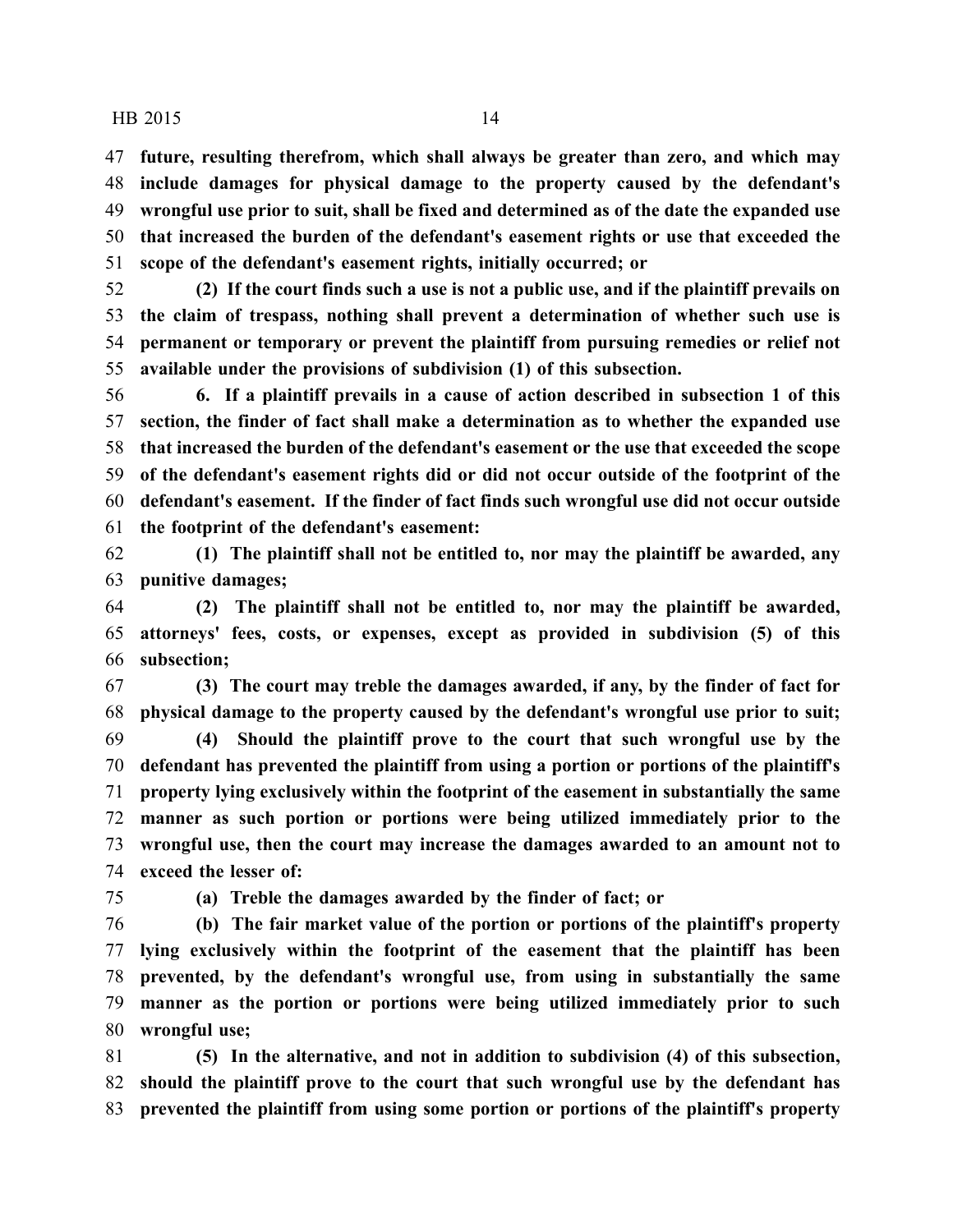**that does not lie exclusively within the footprint of the easement in substantially the same manner as such portion or portions were being utilized immediately prior to the wrongful use, the court may award the plaintiff reasonable attorneys' fees, costs, and expenses.**

 **Provided, however, with regard to subdivisions (4) and (5) of this subsection, if the plaintiff seeks such damages but does not meet the burden of proof, upon motion by the defendant, if the court finds the plaintiff's claim for such damages was factually frivolous, the court may award the defendant its reasonable attorneys' fees, costs, and expenses incurred in defending against such claim by the plaintiff.**

 **7. To the extent the common law of this state or the provisions of any statute including, but not limited to, section 523.283 and subdivision (11) of subsection 1 of section 394.080, would entitle or permit a plaintiff prevailing in a cause of action described in subsection 1 of this section to receive relief or damages or pursue a remedy expressly prohibited in subsection 4, 5, or 6 of this section, the common law and any such other statutes are hereby superseded and displaced.**

**8. As used in this section, the following terms mean:**

 **(1) "Easement", includes express easements the terms of which have been reduced to writing, whether acquired voluntarily or by condemnation, as well as prescriptive easements, implied easements, and easements by estoppel;**

 **(2) "Footprint", the area or areas described in an express easement within the bounds of which the defendant easement holder may exercise easement rights granted, including rights of access, or if the area or areas are not described in the express easement or if the easement is other than an express easement, the area or areas the locations and dimensions of which are determined by the court from evidence of the prior uses of the easement by the defendant easement holder and determined by the court to be reasonably necessary to accomplish the defendant easement holder's prior uses;**

**(3) "Railroad corporation", the same as defined in section 388.010.**

 **9. Upon the payment of an award of damages to a plaintiff who prevails in a cause of action described in subsection 1 of this section for inverse condemnation, or who prevails in a cause of action described in subsection 1 of this section for a trespass where the court has determined that the expanded use that increased the burden of the defendant's easement or the use that exceeded the scope of the defendant's easement rights is a public use, the scope of the defendant's easement shall be permanently expanded to include the uses that, prior to the payment, were found to have increased the burden of the defendant's easement or exceeded the scope of the defendant's**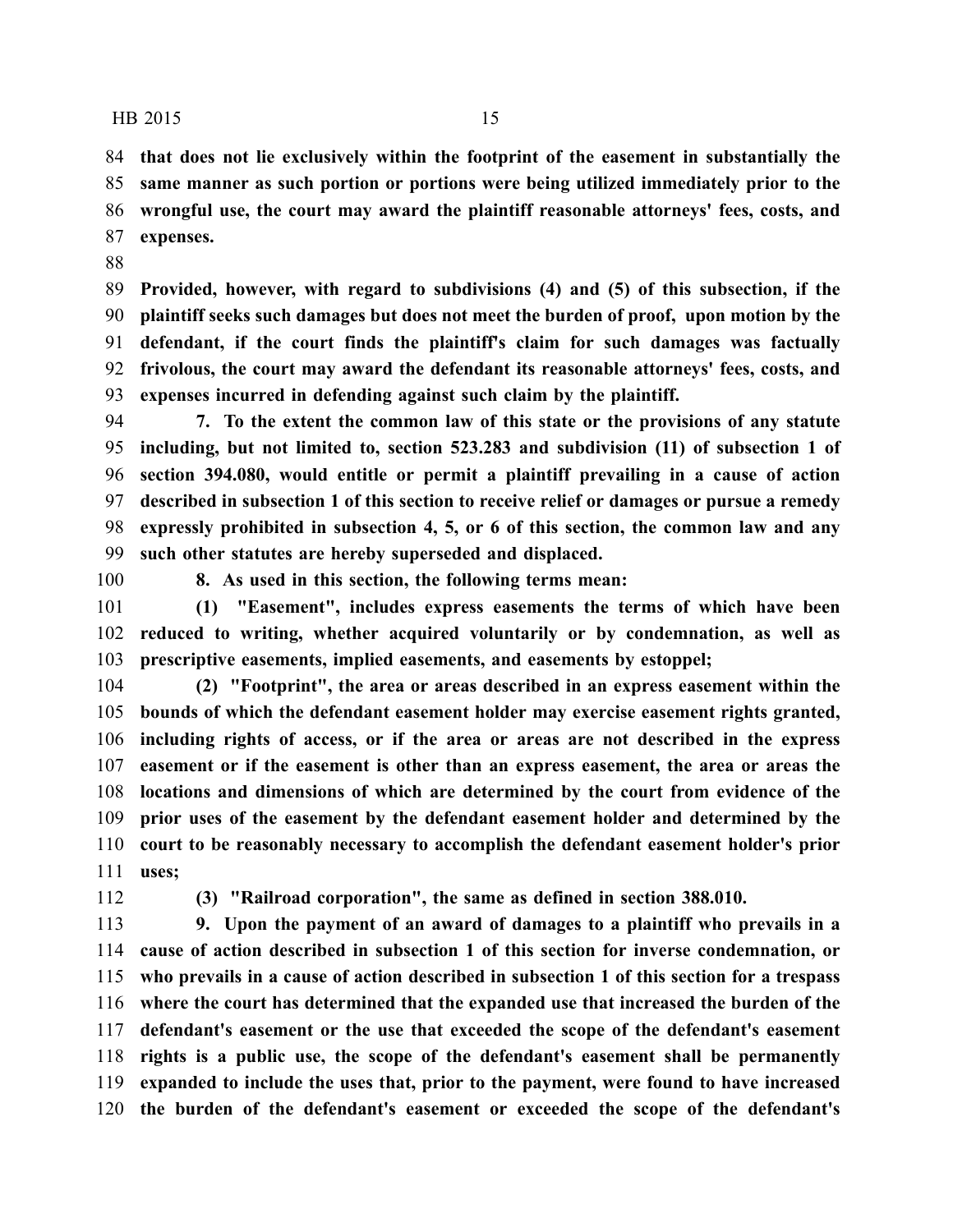**easement rights, including leasing, licensing, or otherwise permitting or agreeing to the uses by, another party; provided that thereafter, if the defendant in the exercise of its expanded easement rights should cause physical damage to the property, the defendant shall, at the defendant's option, either cause the property to be restored to the condition it was in immediately prior to causing the physical damage or pay damages to the property owner to compensate the property owner for such physical damage, except in the event that the physical damage creates an immediate threat to life, property, or safety, in which case the property owner may proceed to restore the property to its condition prior to such damage and in which case the defendant shall be liable to the property owner for the property owner's reasonably incurred expenses of restoration.**

 **10. Recognizing that individual characteristics of every parcel of land make every parcel unique, incapable of duplication, and of particular value, such that the damages awarded in any trespass or inverse condemnation involving real property shall be determined on an individualized, parcel by parcel basis, no cause of action described in subsection 1 of this section may be brought as an action on behalf of a class. The limitation in this subsection is a substantive limitation and allowing a person to bring a class action or other representative action would abridge, enlarge, or modify the substantive rights addressed by this section.**

 **11. In a cause of action described in subsection 1 of this section, the following shall not be admissible in evidence, for purposes of determining the plaintiff's damages or any other purpose:**

 **(1) Profits, fees, or revenue derived by the defendant from uses by the defendant or its assignees of the easement; and**

 **(2) The rental value of the real property or of the easement, including the rental value of an assembled utility corridor of any type.**

 **12. This section is intended to advance the state's interest in facilitating and accelerating citizens' access to broadband via the electrical system, on and over which broadband infrastructure such as fiber optic cable, facilities, and technologies is already deployed to enhance the reliability, resilience, and security of the electrical system, by reducing the litigation risks involved when such broadband infrastructure is used for such purposes, while at the same time protecting citizens' property rights.**

 **13. To the extent the common law or statutes prohibit the condemnation of property of a provider of public utility service or of a railroad corporation that is being put to public use, nothing in this section shall abrogate or eliminate those prohibitions. Further, nothing in this section shall abrogate or eliminate any obligation of an electrical corporation, a rural electrical cooperative operating under chapter 394, or a municipally-owned or operated electric utility operating under chapter 91, the scope**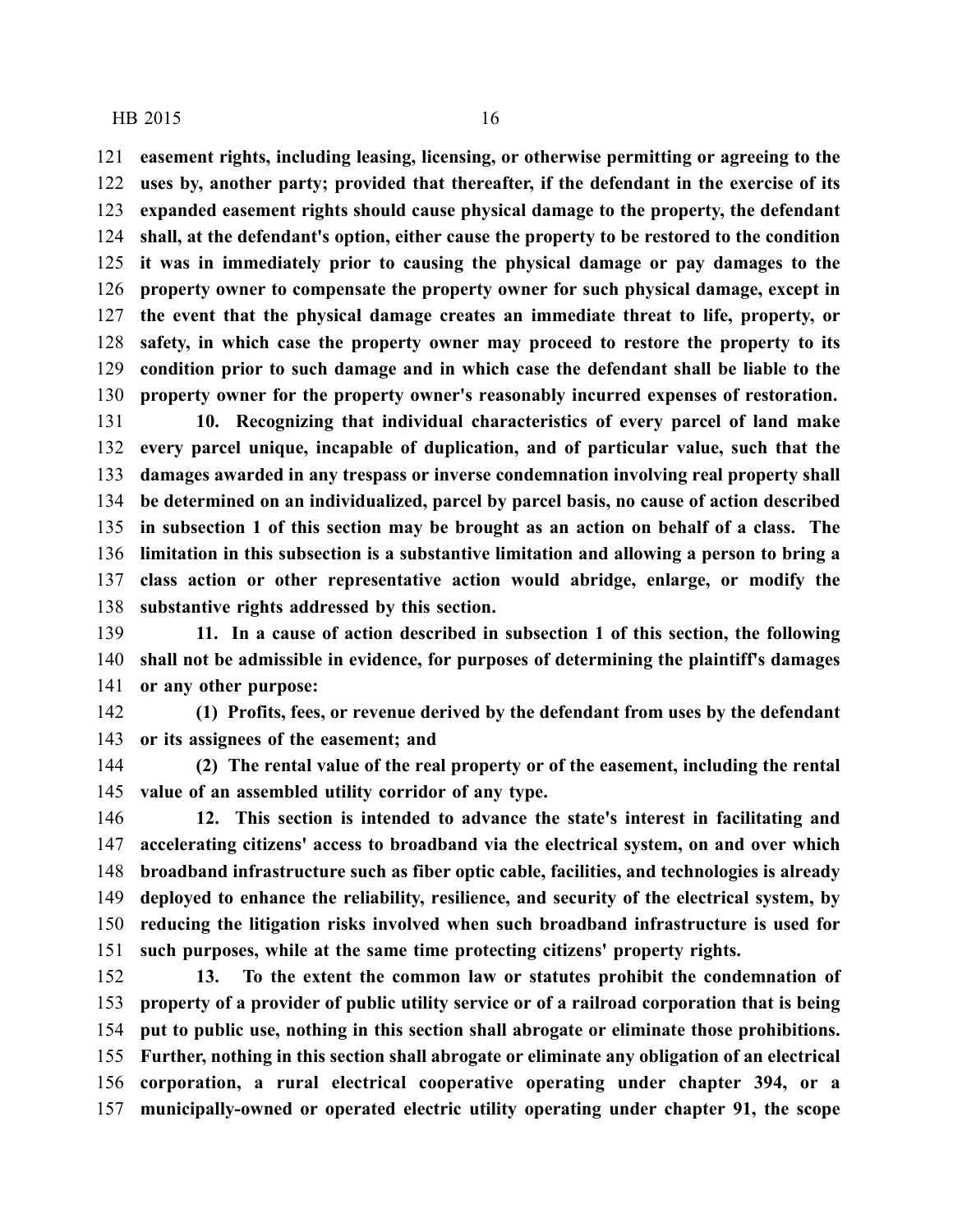**of whose easement rights are permanently expanded as described in subsection 9 of this**

**section, to comply with safety or permitting laws, regulations, existing contracts, or**

**standards required by the provider of the public utility service or railroad corporation**

**across whose property such expanded easement rights are obtained.**

523.010. 1. In case land, or other property, is sought to be appropriated by any road, railroad, street railway, telephone, telegraph or any electrical corporation organized for the manufacture**, distribution,** or transmission of electric current for light, heat**, [**or**]** power, **or by any electrical corporation for the provision of broadband infrastructure services,** including the construction, when that is the case, of necessary dams and appurtenant canals, flumes, tunnels and tailraces and including the erection, when that is the case, of necessary electric steam powerhouses, hydroelectric powerhouses**,** and electric substations or any oil, pipeline or gas corporation engaged in the business of transporting or carrying oil, liquid fertilizer solutions, or gas by means of pipes or pipelines laid underneath the surface of the ground, or other corporation created under the laws of this state for public use, and such corporation and the owners cannot agree upon the proper compensation to be paid, or in the case the owner is incapable of contracting, be unknown, or be a nonresident of the state, such corporation may apply to the circuit court of the county of this state where such land or any part thereof lies by petition setting forth the general directions in which it is desired to construct its road, railroad, street railway, telephone, or telegraph line or electric line, including, when that is the case, the construction and maintenance of necessary dams and appurtenant canals, tunnels, flumes and tailraces and, when that is the case, the appropriation of land submerged by the construction of such dam, and including the erection and maintenance, when that is the case, of necessary electric steam powerhouses, hydroelectric powerhouses and electric substations, or oil, pipeline, liquid fertilizer solution pipeline, or gas line over or underneath the surface of such lands, a description of the real estate, or other property, which the company seeks to acquire; the names of the owners thereof, if known; or if unknown, a pertinent description of the property whose owners are unknown and praying the appointment of three disinterested residents of the county, as commissioners, or a jury, to assess the damages which such owners may severally sustain in consequence of the establishment, erection and maintenance of such road, railroad, street railway, telephone, telegraph line, **[**or**]** electrical line**, or electrical corporation broadband infrastructure** including damages from the construction and maintenance of necessary dams and the condemnation of land submerged thereby, and the construction and maintenance of appurtenant canals, flumes, tunnels and tailraces and the erection and maintenance of necessary electric steam powerhouses, hydroelectric powerhouses and electric substations, or oil, pipeline, or gas line over or underneath the surface of such lands; to which petition the owners of any or all as the plaintiff may elect of such parcels as lie within the county or